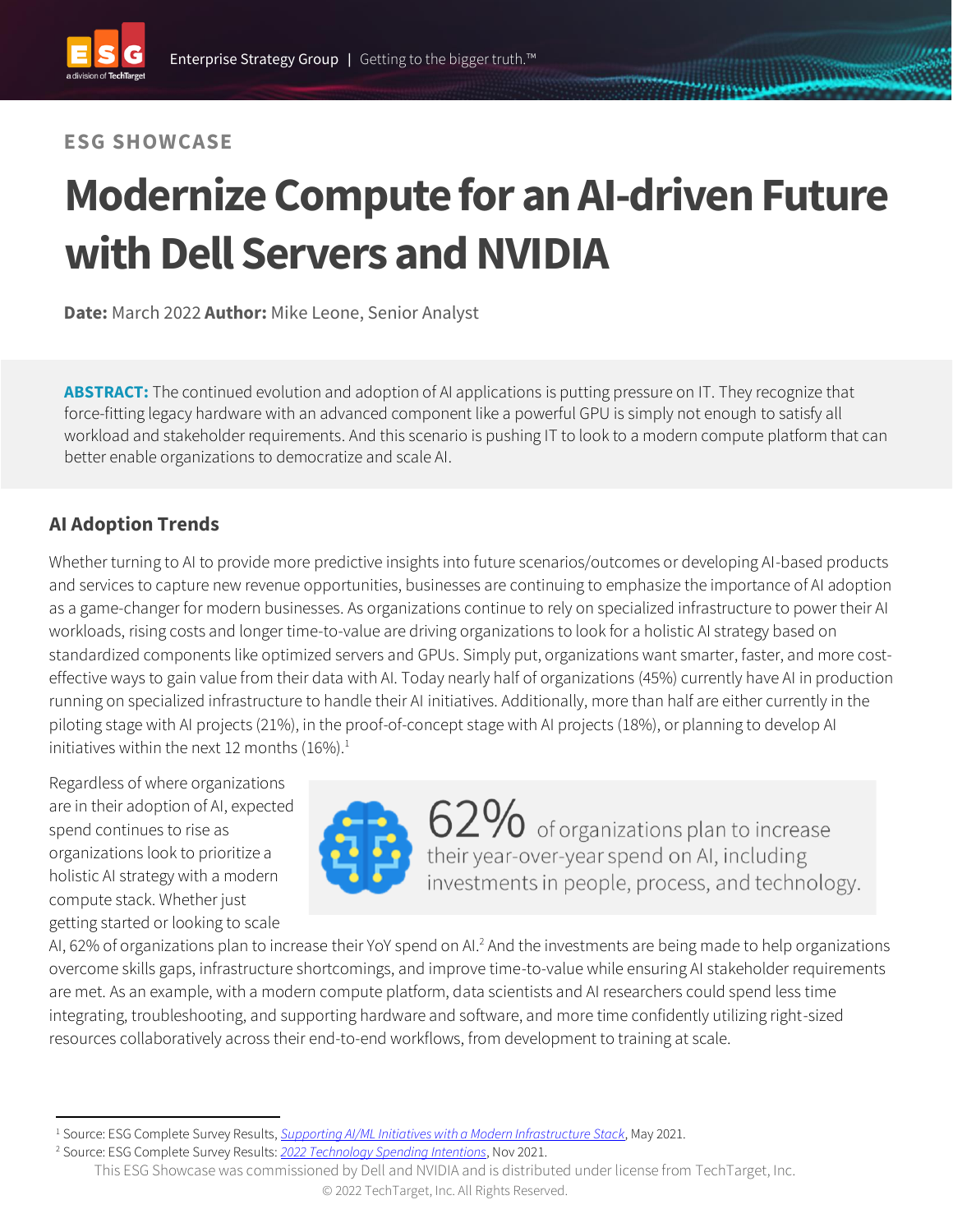## **AI Transformation Driving Infrastructure Modernization**

As businesses look to rapidly adopt AI and transform by democratizing AI at scale with modern compute platforms and integrated AI frameworks, infrastructure change is all but imperative. Simply put, legacy infrastructure cannot effectively satisfy the unique demands of common workloads found throughout the AI lifecycle. Components like traditional CPUs and even commodity GPUs are not optimized to deliver the performance required for a diverse set of AI workloads. In fact, ESG research shows that nearly 1 in 3 organizations (29%) state that one of their greatest barriers to AI success is the need for better IT infrastructure capabilities.<sup>3</sup> Between inadequate processing power, storage capacity, networking capabilities, and an inability to properly manage resource allocation, infrastructure readiness is proving to be a significant issue in keeping up with the performance and concurrency demands of diverse AI workloads that include data analysis and experimentation, feature engineering, model training, model serving, and inference within a deployed application. This is a major reason why 86% of organizations identified at least one of the following areas as a weak link in their AI infrastructure



 $86\%$  of organizations identified at least one of the following areas as a weak link in their AI infrastructure stack: GPU processing, CPU processing, data storage, networking, resource sharing, or integrated development environments.

stack: GPU processing, CPU processing, data storage, networking, resource sharing, or integrated development environments.<sup>4</sup>

### **AI Success through Compute Platform Standardization**

As businesses look for a fast AI onramp that balances simplicity, performance, scale, reliability, and price, IT, as influenced by the needs of key stakeholders such as data scientists, developers, and line-of-business leaders, is in search of a compute platform that can enable organizations to effectively and optimally scale their AI environments. This is especially important as AI use cases become more complex over time, whether enabling self-driving cars, smart personal assistants, and smarter Web services or shaping innovation across industries with fraud detection and supply chain modernization. As model complexity grows, the last thing organizations want is to make a cost tradeoff sacrificing robust compute, timely results, and improved accuracy due to rising costs. Organizations need dense computational power to support the massively parallel architecture of neural networks, and high-performance storage with ultra-low latency networking to keep compute clusters fed with the right data. New compute offerings are enabling the business to create a new IT infrastructure standard through a viable AI compute platform that supports all AI workloads, from the temporary needs of AI experimentation to the power required to train massive data sets as quickly as possible.

#### **Transforming AI Compute with Dell and NVIDIA**

As enterprises race to find the right infrastructure that meets the unique needs of their business while making management and maintenance easy for IT, businesses need to partner with market leaders who not only deliver standard solutions but holistically enable the fastest AI outcomes. Dell and NVIDIA are at the forefront of providing a wide portfolio of foundational solutions, along with strong complementing portfolios and software. To meet the accelerated computing needs of modern AI applications and workloads, NVIDIA-Certified Dell EMC PowerEdge servers deliver the technology and solutions needed to scale AI. And paired with NVIDIA technology such as powerful GPUs and the NVIDIA AI Enterprise software suite, organizations are set up for success with an accelerated computing platform for enterprise and high-performance compute deployments.

<sup>3</sup> Source: ESG Complete Survey Results, *[Artificial Intelligence and Machine Learning: Gauging the Value of Infrastructure,](https://research.esg-global.com/reportaction/aimlmsr/Toc)* March 2019.

<sup>4</sup> Source: ESG Complete Survey Results, *[Supporting AI/ML Initiatives with a Modern Infrastructure Stack](https://research.esg-global.com/reportaction/SupportingAIMLInitiativeswithModernInfrastructure/Toc)*, May 2021.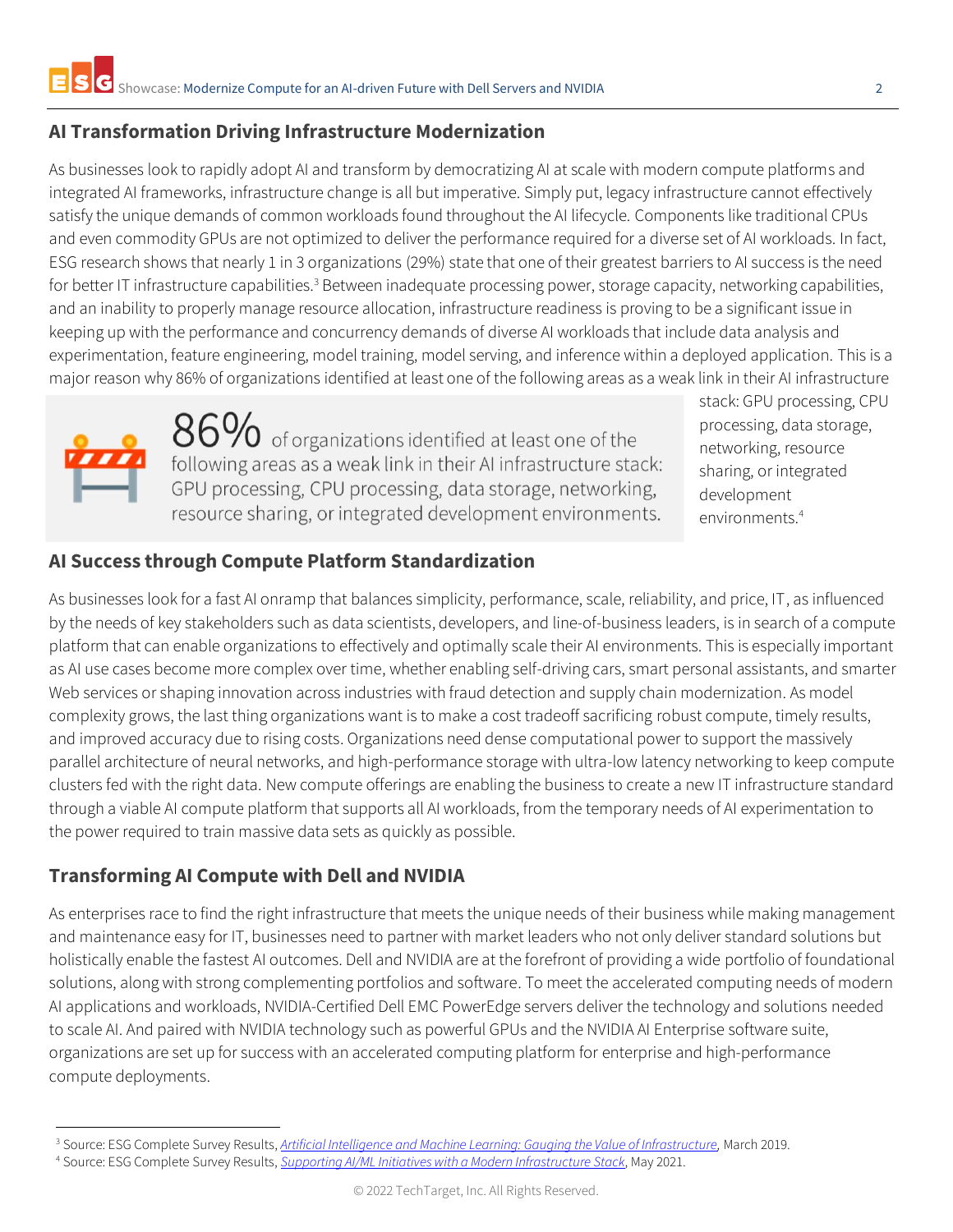Dell PowerEdge servers feature PCIe Gen 4.0, which delivers double the throughput performance over previous generations, and up to six accelerators per server to support the most challenging, data-intensive workloads. With PCIe Gen 4.0, these servers can host more NVIDIA GPUs (than previous generation servers) and high-speed NVIDIA networking to allow for greater compute and network acceleration in the same form factor. PCIe Gen 4.0 also enables networking speeds of 200Gb/s, such as the NVIDIA Mellanox ConnectX family of HDR 200Gb/s InfiniBand adapters and 200Gb/s Ethernet NICs as well as the forthcoming NDR 400Gb/s InfiniBand adapter technology. In addition, data transfer rates within the system match the native speed of NVIDIA Ampere architecture GPUs such as the NVIDIA A100 Tensor Core GPU. These platform enhancements enable enterprises to run accelerated applications with even better performance and at data center scale.

Dell's NVIDIA-Certified Systems support the NVIDIA AI Enterprise suite of AI and data analytics software that is optimized, certified, and supported by NVIDIA to run on VMware vSphere. The software suite includes several technologies and software from NVIDIA that simplify the AI lifecycle, from rapid deployment and management to scaling AI workloads in a hybrid AI architecture. The Dell EMC PowerEdge lineup features several servers that have passed this certification and are perfectly suited for enterprises that wish to run this new software along with their existing enterprise applications. Dell also offers NVIDIA accelerator-optimized servers that are purpose-built for AI and power the latest Dell Technologies Validated Design for AI and Data Analytics, making it easier to run AI, analytics, and advanced computing workloads on one system while significantly increasing HPC and machine learning performance.

Between the latest CPU technologies from AMD and Intel, along with the power of NVIDIA GPUs, PowerEdge servers deliver a modern compute approach needed for customers' most critical AI workloads and applications. Enterprises gain peace of mind knowing they are enabled to modernize their data centers and scale the use of AI throughout the business with a next-generation computing architecture built for the future.

# **The Bigger Truth**

Between distributed data sets, data gravity, operational silos, and the need for access to cost-effective infrastructure with dense computational power, IT needs help in addressing current and future demands from key AI stakeholders (i.e., data scientists, developers, line-of-business leaders, etc.). As IT teams look for solutions to overcome barriers to adopting AI at scale, they recognize the shortcomings of legacy infrastructure being unable to deliver the right level of performance and scale to satisfy diverse AI workloads. Looking to the future, IT must ensure the entire organization has access to powerful and reliable infrastructure that is tightly integrated with next-generation components to rapidly scale the use of AI throughout the business.

Together, Dell and NVIDIA are aligned with meeting customers where they are in their AI journeys. Whether an organization is just getting started and simply looking for a fast AI on-ramp with proven technology and integrations to experiment or is in need of a robust solution that delivers unprecedented performance and ultra-low latency for complex, deep-learning model training, Dell and NVIDIA drive innovation and solutions that customers can trust for their current and future AI initiatives.